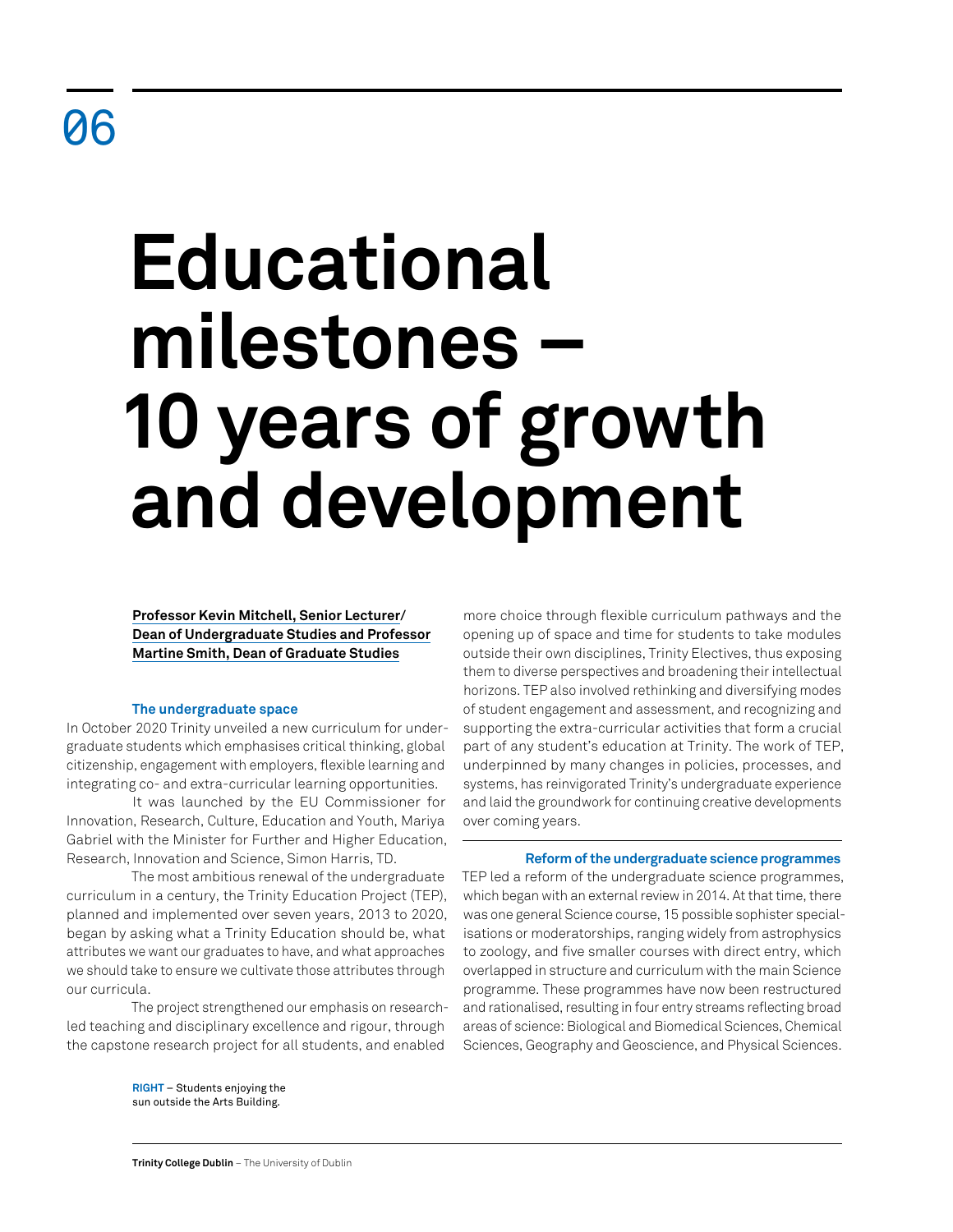The Trinity Education Project (TEP), planned and implemented over seven years, 2013 to 2020, began by asking what a Trinity Education should be, what attributes we want our graduates to have, and what approaches we should take to ensure we cultivate those attributes through our curricula.

**Retrospective Review** 2011–21 60 | 61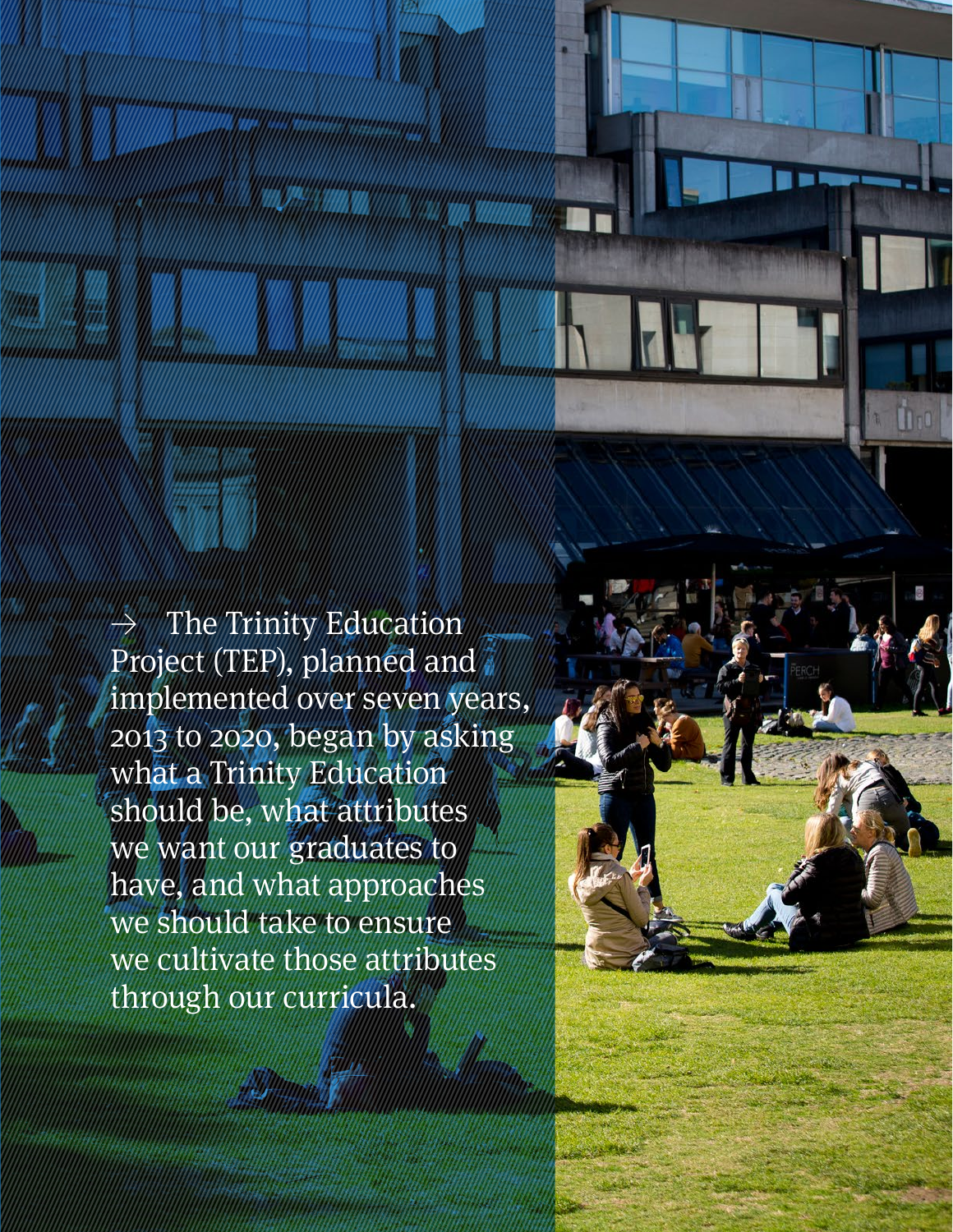

Each stream leads to multiple moderatorship options, including the previous direct entry specialties. A common structure and timetabling approach ensures the availability of modules across streams and students can choose between additional breadth components, including modules from across the University. The response to these changes has been hugely positive, with increasing demand from students, and new activity from the Schools involved, including development of new curricula and moderatorships.

# **Trinity Joint Honours**

The option to take two subjects to degree level has always been a defining aspect of the Trinity education, especially in the Arts, Humanities, and Social Sciences. Under TEP, the structures enabling this were reviewed and reorganised into a more integrative curricular structure. The development of a fixed timetabling system enables students to progress along flexible pathways and provides access to additional breadth elements – e.g. students who enter in joint honours may choose to keep both subjects going or concentrate exclusively on one of the subjects as they progress. Conversely, students who enter in single honours may take up a new subject in second year and carry it through to get a minor degree award. These options are underpinned by the new Undergraduate Common Architecture, which enables breadth components – Trinity Electives and Open Modules. In 2021, six additional subjects will formally enter this architecture: Business, Law, Computer Science, Political Science, Linguistics, and Social Policy.

The structure and systems underpinning the Undergraduate Common Architecture provide a solid footing that will open up creative opportunities, including the introduction of new subjects and combinations, as well as the continuing reinvigoration of the shared curriculum.

#### **Postgraduate Education and Research**

In the academic year 2011–12, when Professor Patrick Prendergast stepped into the role of Provost, there were approximately 7,000 applications online for postgraduate admission, both taught and research. Out of a total student population of 16,646, 29% (4,863) were postgraduate students, with almost half of these on the research register, accounting for 11.5% of the total student body.

A decade later, applications have increased to close to 10,500, with most of this growth happening in the past five years as Ireland emerged from economic crisis. While the overall proportion of postgraduates within the student body has remained relatively stable at around 28–29%, there has been a significant increase in postgraduate taught (PGT) applications and registrations. In 2019–20, almost 5,500 postgraduate students registered, with 70% of these PGT.

## **The Postgraduate Research Landscape**

Ten years ago, the default option for research students was to register for a research Masters, and transfer to the PhD register after a probation of 12 months. The expectation that a PhD would be completed within three years meant that most funding